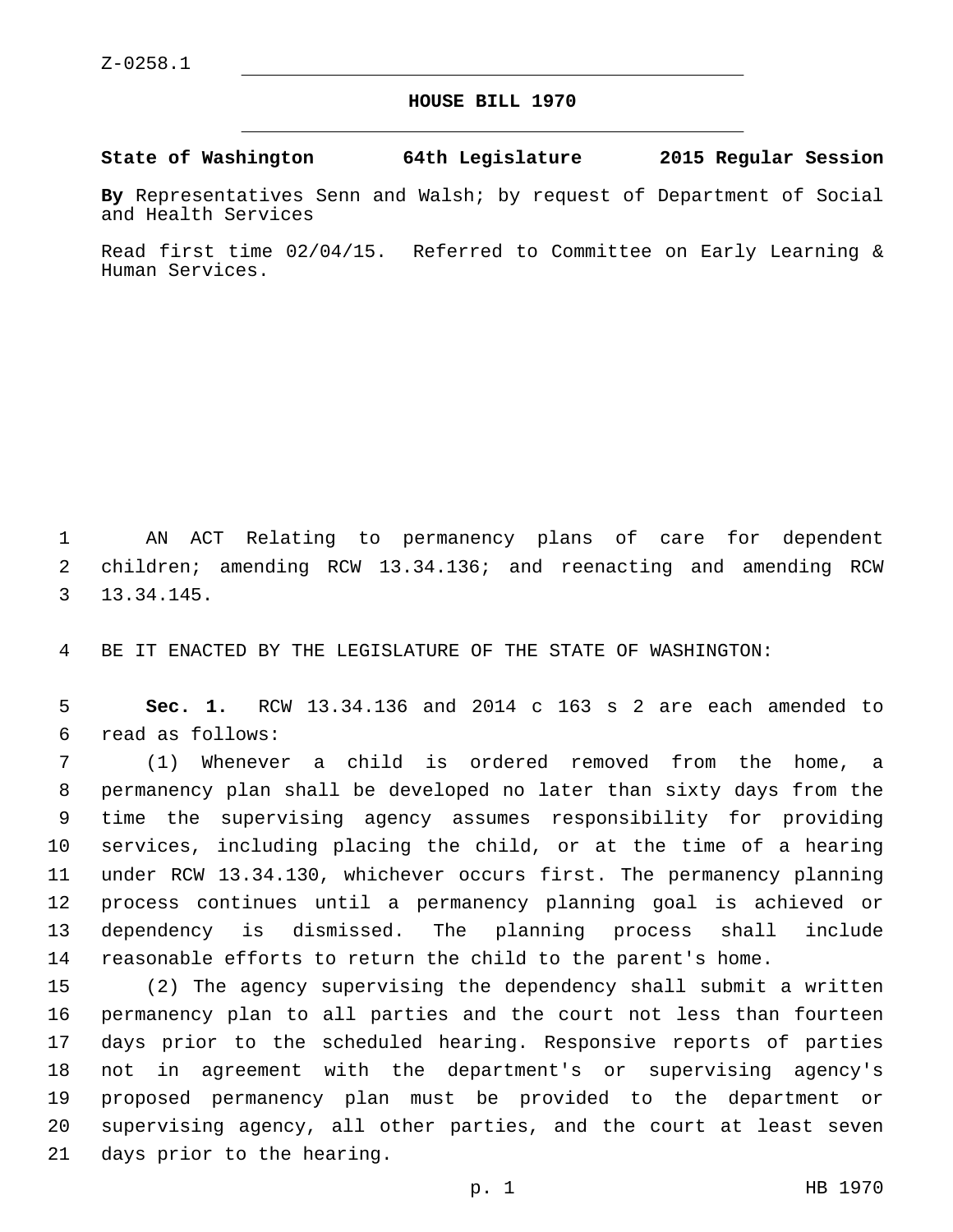1 The permanency plan shall include:

 (a) A permanency plan of care that shall identify one of the following outcomes as a primary goal and may identify additional outcomes as alternative goals: Return of the child to the home of the child's parent, guardian, or legal custodian; adoption, including a tribal customary adoption as defined in RCW 13.38.040; guardianship; 7 permanent legal custody; long-term relative or foster care, ((until)) 8 if the child is between ages sixteen and eighteen, with a written 9 agreement between the parties and the care provider; successful completion of a responsible living skills program; or independent living, if appropriate and if the child is age sixteen or older. The department or supervising agency shall not discharge a child to an independent living situation before the child is eighteen years of age unless the child becomes emancipated pursuant to chapter 13.64 15 RCW;

 (b) Unless the court has ordered, pursuant to RCW 13.34.130(8), that a termination petition be filed, a specific plan as to where the child will be placed, what steps will be taken to return the child home, what steps the supervising agency or the department will take to promote existing appropriate sibling relationships and/or facilitate placement together or contact in accordance with the best interests of each child, and what actions the department or supervising agency will take to maintain parent-child ties. All aspects of the plan shall include the goal of achieving permanence 25 for the child.

 (i) The department's or supervising agency's plan shall specify what services the parents will be offered to enable them to resume custody, what requirements the parents must meet to resume custody, and a time limit for each service plan and parental requirement.

 (A) If the parent is incarcerated, the plan must address how the parent will participate in the case conference and permanency planning meetings and, where possible, must include treatment that reflects the resources available at the facility where the parent is confined. The plan must provide for visitation opportunities, unless visitation is not in the best interests of the child.

 (B) If a parent has a developmental disability according to the definition provided in RCW 71A.10.020, and that individual is eligible for services provided by the developmental disabilities administration, the department shall make reasonable efforts to consult with the developmental disabilities administration to create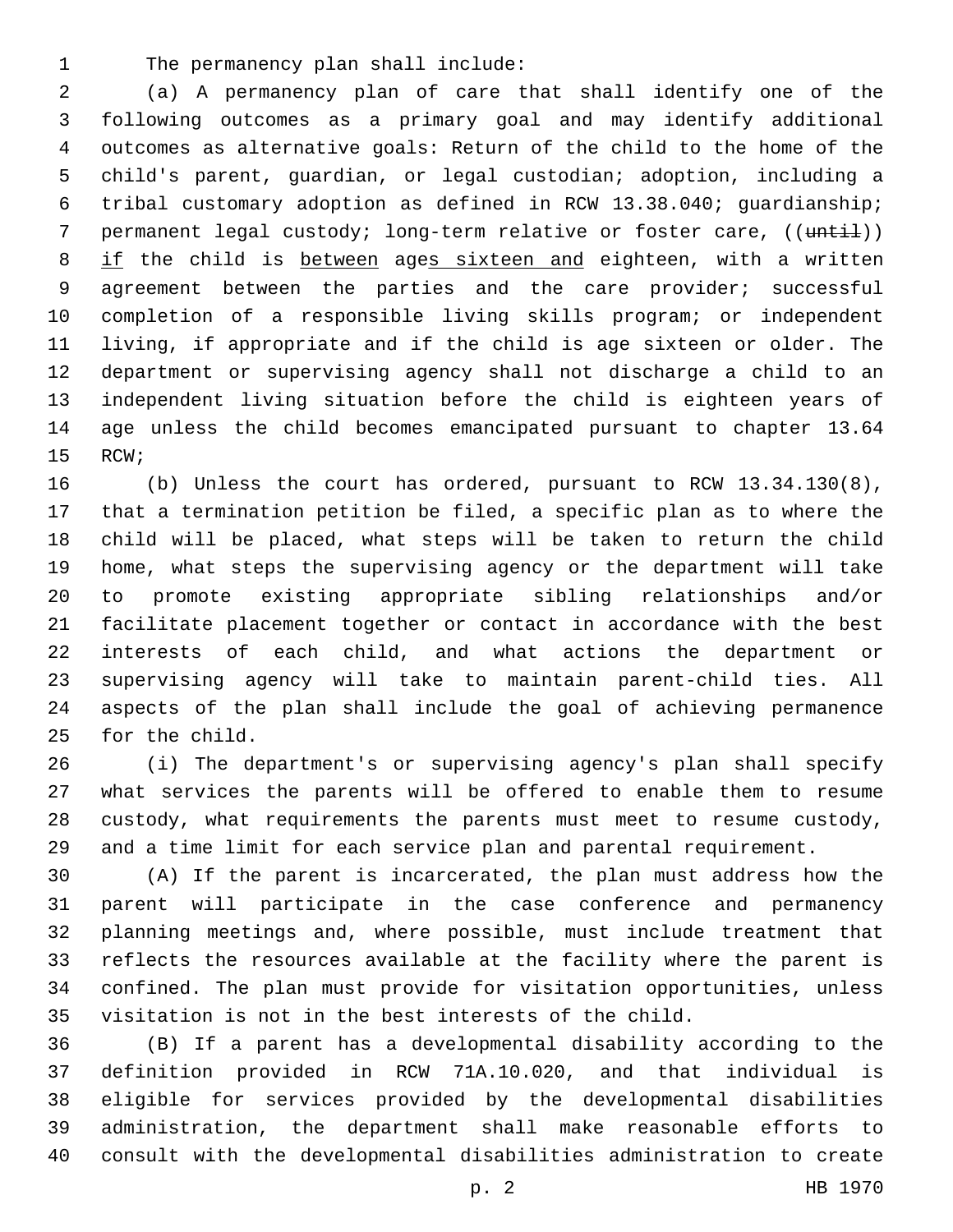an appropriate plan for services. For individuals who meet the definition of developmental disability provided in RCW 71A.10.020 and who are eligible for services through the developmental disabilities administration, the plan for services must be tailored to correct the parental deficiency taking into consideration the parent's disability and the department shall also determine an appropriate method to offer those services based on the parent's disability.

 (ii)(A) Visitation is the right of the family, including the child and the parent, in cases in which visitation is in the best interest of the child. Early, consistent, and frequent visitation is crucial for maintaining parent-child relationships and making it possible for parents and children to safely reunify. The supervising agency or department shall encourage the maximum parent and child and sibling contact possible, when it is in the best interest of the child, including regular visitation and participation by the parents in the care of the child while the child is in placement.

 (B) Visitation shall not be limited as a sanction for a parent's failure to comply with court orders or services where the health, safety, or welfare of the child is not at risk as a result of the 20 visitation.

 (C) Visitation may be limited or denied only if the court determines that such limitation or denial is necessary to protect the child's health, safety, or welfare. When a parent or sibling has been identified as a suspect in an active criminal investigation for a violent crime that, if the allegations are true, would impact the safety of the child, the department shall make a concerted effort to consult with the assigned law enforcement officer in the criminal case before recommending any changes in parent/child or child/sibling contact. In the event that the law enforcement officer has information pertaining to the criminal case that may have serious implications for child safety or well-being, the law enforcement officer shall provide this information to the department during the consultation. The department may only use the information provided by law enforcement during the consultation to inform family visitation plans and may not share or otherwise distribute the information to any person or entity. Any information provided to the department by law enforcement during the consultation is considered investigative information and is exempt from public inspection pursuant to RCW 42.56.240. The results of the consultation shall be communicated to 40 the court.

p. 3 HB 1970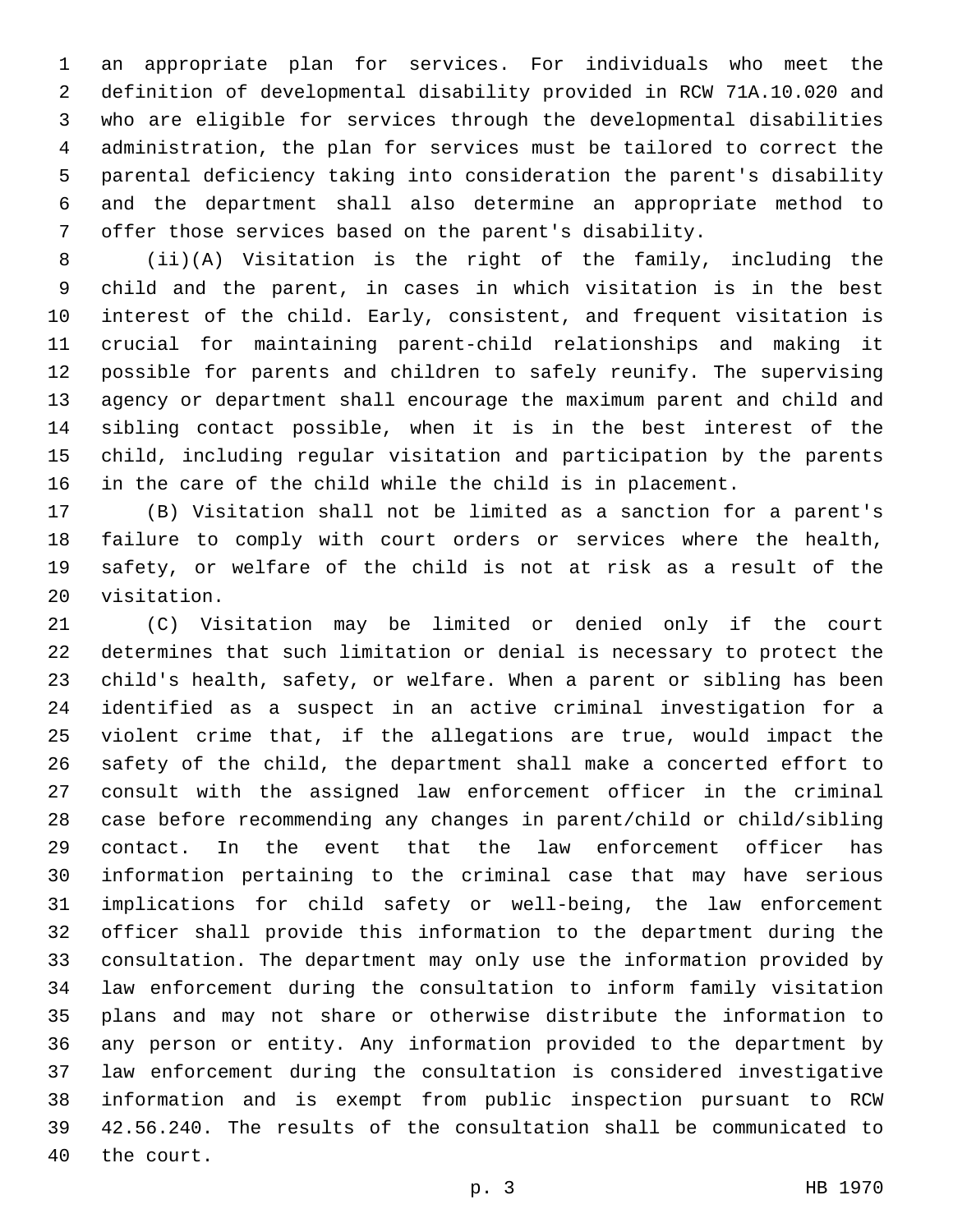(D) The court and the department or supervising agency should rely upon community resources, relatives, foster parents, and other appropriate persons to provide transportation and supervision for visitation to the extent that such resources are available, and appropriate, and the child's safety would not be compromised.

 (iii)(A) The department, court, or caregiver in the out-of-home placement may not limit visitation or contact between a child and sibling as a sanction for a child's behavior or as an incentive to 9 the child to change his or her behavior.

 (B) Any exceptions, limitation, or denial of contacts or visitation must be approved by the supervisor of the department caseworker and documented. The child, parent, department, guardian ad litem, or court-appointed special advocate may challenge the denial 14 of visits in court.

 (iv) A child shall be placed as close to the child's home as possible, preferably in the child's own neighborhood, unless the court finds that placement at a greater distance is necessary to 18 promote the child's or parents' well-being.

 (v) The plan shall state whether both in-state and, where appropriate, out-of-state placement options have been considered by 21 the department or supervising agency.

 (vi) Unless it is not in the best interests of the child, whenever practical, the plan should ensure the child remains enrolled in the school the child was attending at the time the child entered 25 foster care.

 (vii) The supervising agency or department shall provide all reasonable services that are available within the department or supervising agency, or within the community, or those services which the department has existing contracts to purchase. It shall report to the court if it is unable to provide such services; and

 (c) If the court has ordered, pursuant to RCW 13.34.130(8), that a termination petition be filed, a specific plan as to where the child will be placed, what steps will be taken to achieve permanency for the child, services to be offered or provided to the child, and, if visitation would be in the best interests of the child, a recommendation to the court regarding visitation between parent and child pending a fact-finding hearing on the termination petition. The department or supervising agency shall not be required to develop a plan of services for the parents or provide services to the parents if the court orders a termination petition be filed. However,

p. 4 HB 1970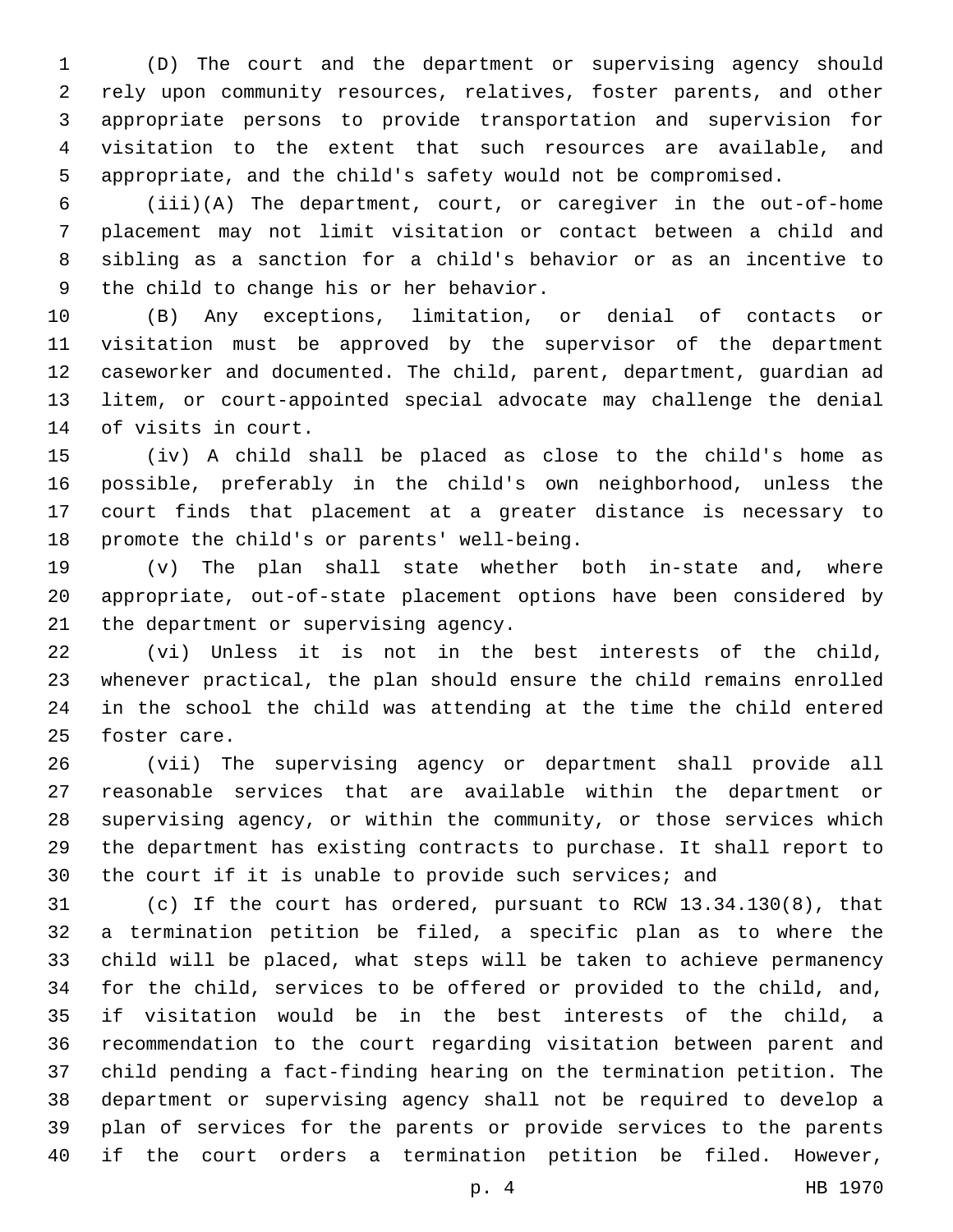reasonable efforts to ensure visitation and contact between siblings shall be made unless there is reasonable cause to believe the best interests of the child or siblings would be jeopardized.

 (3) Permanency planning goals should be achieved at the earliest possible date. If the child has been in out-of-home care for fifteen of the most recent twenty-two months, and the court has not made a good cause exception, the court shall require the department or supervising agency to file a petition seeking termination of parental rights in accordance with RCW 13.34.145(4)(b)(vi). In cases where parental rights have been terminated, the child is legally free for adoption, and adoption has been identified as the primary permanency planning goal, it shall be a goal to complete the adoption within six 13 months following entry of the termination order.

 (4) If the court determines that the continuation of reasonable efforts to prevent or eliminate the need to remove the child from his or her home or to safely return the child home should not be part of the permanency plan of care for the child, reasonable efforts shall be made to place the child in a timely manner and to complete whatever steps are necessary to finalize the permanent placement of 20 the child.

 (5) The identified outcomes and goals of the permanency plan may change over time based upon the circumstances of the particular case.

 (6) The court shall consider the child's relationships with the child's siblings in accordance with RCW 13.34.130(6). Whenever the permanency plan for a child is adoption, the court shall encourage the prospective adoptive parents, birth parents, foster parents, kinship caregivers, and the department or other supervising agency to seriously consider the long-term benefits to the child adoptee and his or her siblings of providing for and facilitating continuing postadoption contact between the siblings. To the extent that it is feasible, and when it is in the best interests of the child adoptee and his or her siblings, contact between the siblings should be frequent and of a similar nature as that which existed prior to the adoption. If the child adoptee or his or her siblings are represented by an attorney or guardian ad litem in a proceeding under this chapter or in any other child custody proceeding, the court shall inquire of each attorney and guardian ad litem regarding the potential benefits of continuing contact between the siblings and the potential detriments of severing contact. This section does not require the department of social and health services or other

p. 5 HB 1970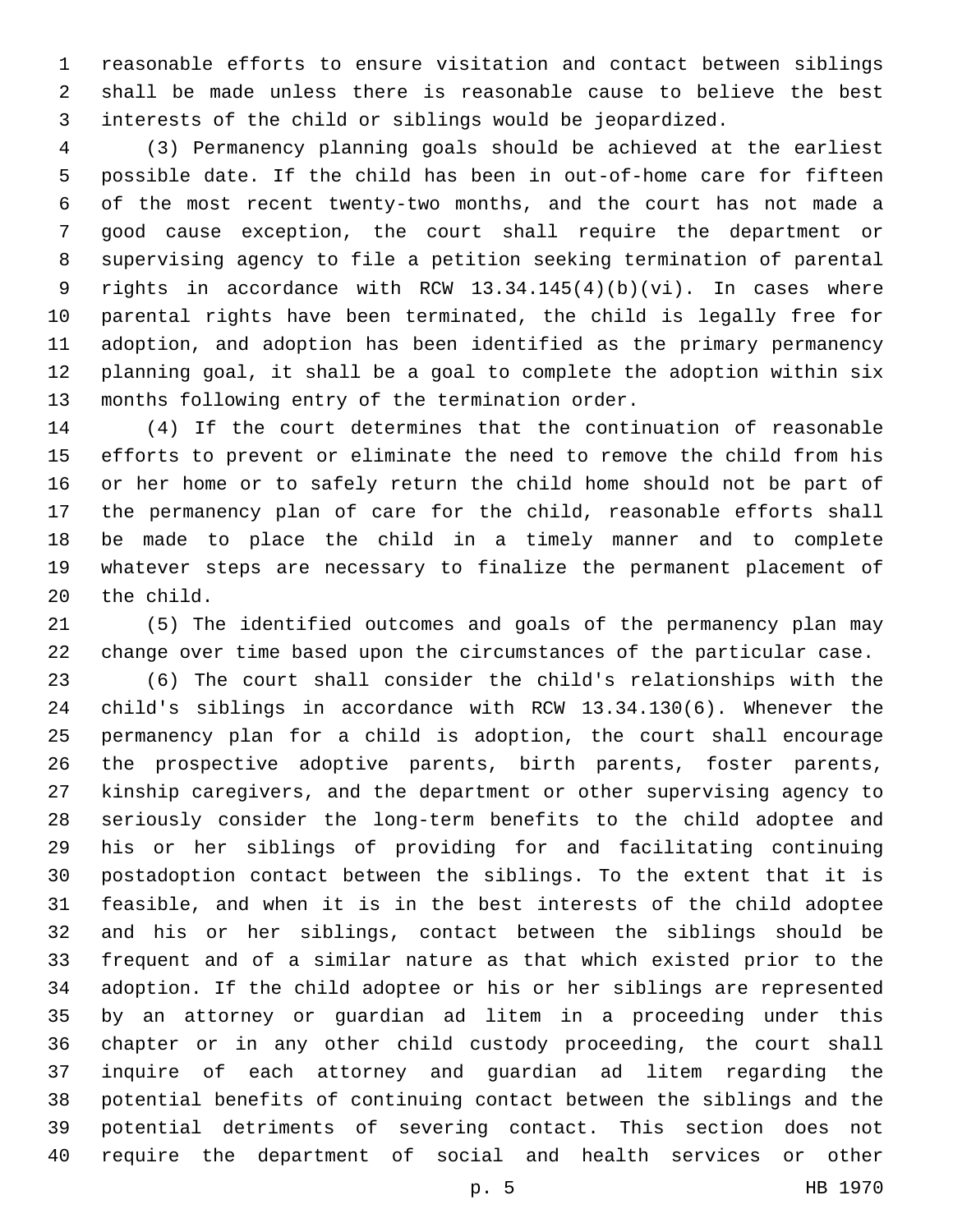supervising agency to agree to any specific provisions in an open adoption agreement and does not create a new obligation for the department to provide supervision or transportation for visits between siblings separated by adoption from foster care.

(7) For purposes related to permanency planning:

 (a) "Guardianship" means a dependency guardianship or a legal guardianship pursuant to chapter 11.88 RCW or equivalent laws of another state or a federally recognized Indian tribe.

 (b) "Permanent custody order" means a custody order entered 10 pursuant to chapter 26.10 RCW.

 (c) "Permanent legal custody" means legal custody pursuant to chapter 26.10 RCW or equivalent laws of another state or a federally 13 recognized Indian tribe.

 **Sec. 2.** RCW 13.34.145 and 2013 c 332 s 3, 2013 c 206 s 1, and 2013 c 173 s 3 are each reenacted and amended to read as follows:

 (1) The purpose of a permanency planning hearing is to review the permanency plan for the child, inquire into the welfare of the child and progress of the case, and reach decisions regarding the permanent 19 placement of the child.

 (a) A permanency planning hearing shall be held in all cases where the child has remained in out-of-home care for at least nine months and an adoption decree, guardianship order, or permanent custody order has not previously been entered. The hearing shall take place no later than twelve months following commencement of the 25 current placement episode.

 (b) Whenever a child is removed from the home of a dependency guardian or long-term relative or foster care provider, and the child is not returned to the home of the parent, guardian, or legal custodian but is placed in out-of-home care, a permanency planning hearing shall take place no later than twelve months, as provided in this section, following the date of removal unless, prior to the hearing, the child returns to the home of the dependency guardian or long-term care provider, the child is placed in the home of the parent, guardian, or legal custodian, an adoption decree, guardianship order, or a permanent custody order is entered, or the dependency is dismissed. Every effort shall be made to provide stability in long-term placement, and to avoid disruption of placement, unless the child is being returned home or it is in the 39 best interest of the child.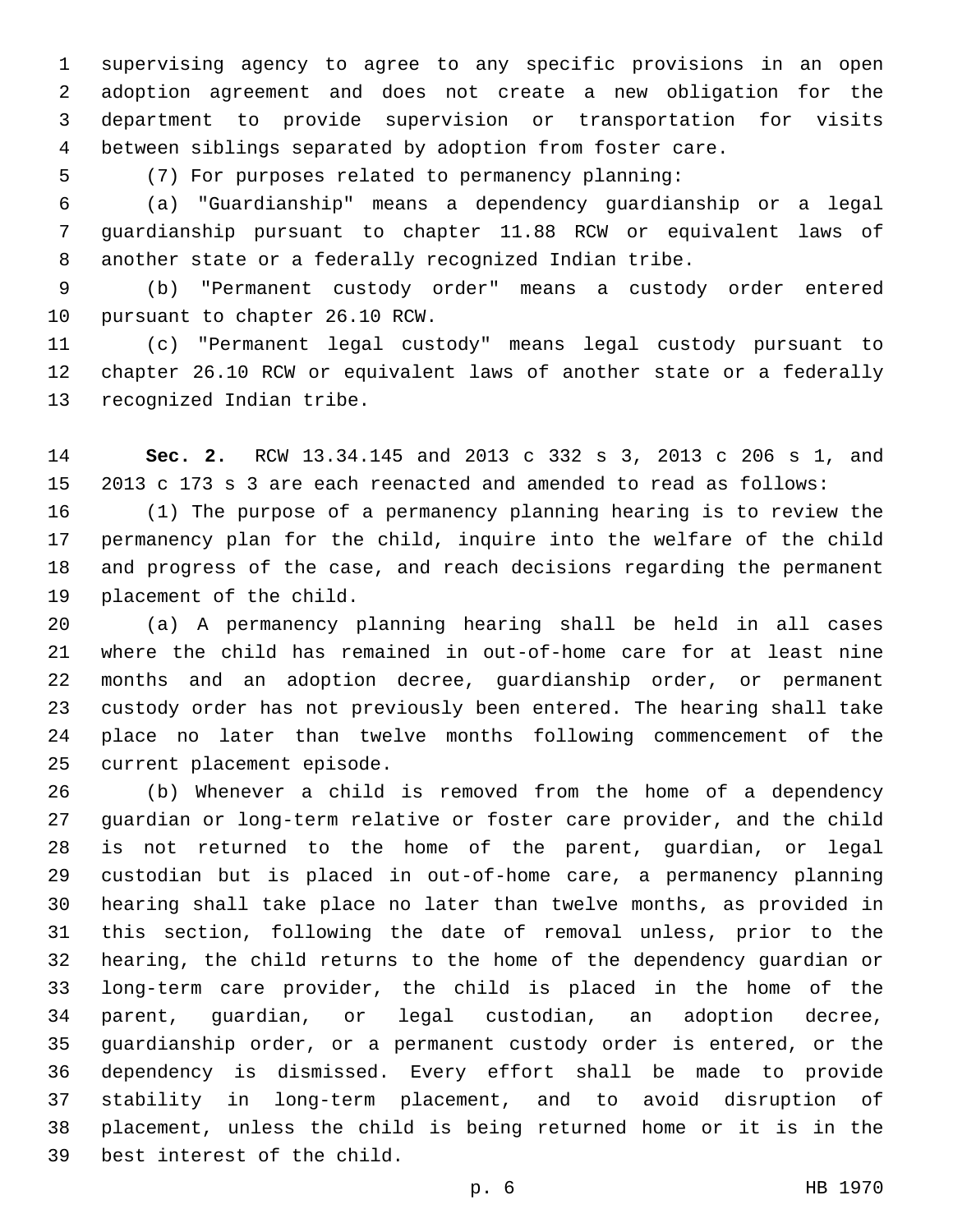(c) Permanency planning goals should be achieved at the earliest possible date, preferably before the child has been in out-of-home care for fifteen months. In cases where parental rights have been terminated, the child is legally free for adoption, and adoption has been identified as the primary permanency planning goal, it shall be a goal to complete the adoption within six months following entry of 7 the termination order.

 (2) No later than ten working days prior to the permanency planning hearing, the agency having custody of the child shall submit a written permanency plan to the court and shall mail a copy of the plan to all parties and their legal counsel, if any.

 (3) When the youth is at least age seventeen years but not older than seventeen years and six months, the department shall provide the youth with written documentation which explains the availability of extended foster care services and detailed instructions regarding how the youth may access such services after he or she reaches age 17 eighteen years.

 (4) At the permanency planning hearing, the court shall conduct 19 the following inquiry:

 (a) If a goal of long-term foster or relative care has been achieved prior to the permanency planning hearing, the court shall review the child's status to determine whether the placement and the 23 plan for the child's care remain appropriate. The court shall find, as of the date of the hearing, another planned permanent living arrangement is the best permanency plan for the child and provide compelling reasons why it continues to not be in the child's best interest to (i) return home; (ii) be placed for adoption; (iii) be 28 placed with a legal guardian; or (iv) be placed with a fit and willing relative. If the child is present at the hearing, the court should ask the child about his or her desired permanency outcome.

 (b) In cases where the primary permanency planning goal has not been achieved, the court shall inquire regarding the reasons why the primary goal has not been achieved and determine what needs to be done to make it possible to achieve the primary goal. The court shall review the permanency plan prepared by the agency and make explicit 36 findings regarding each of the following:

 (i) The continuing necessity for, and the safety and 38 appropriateness of, the placement;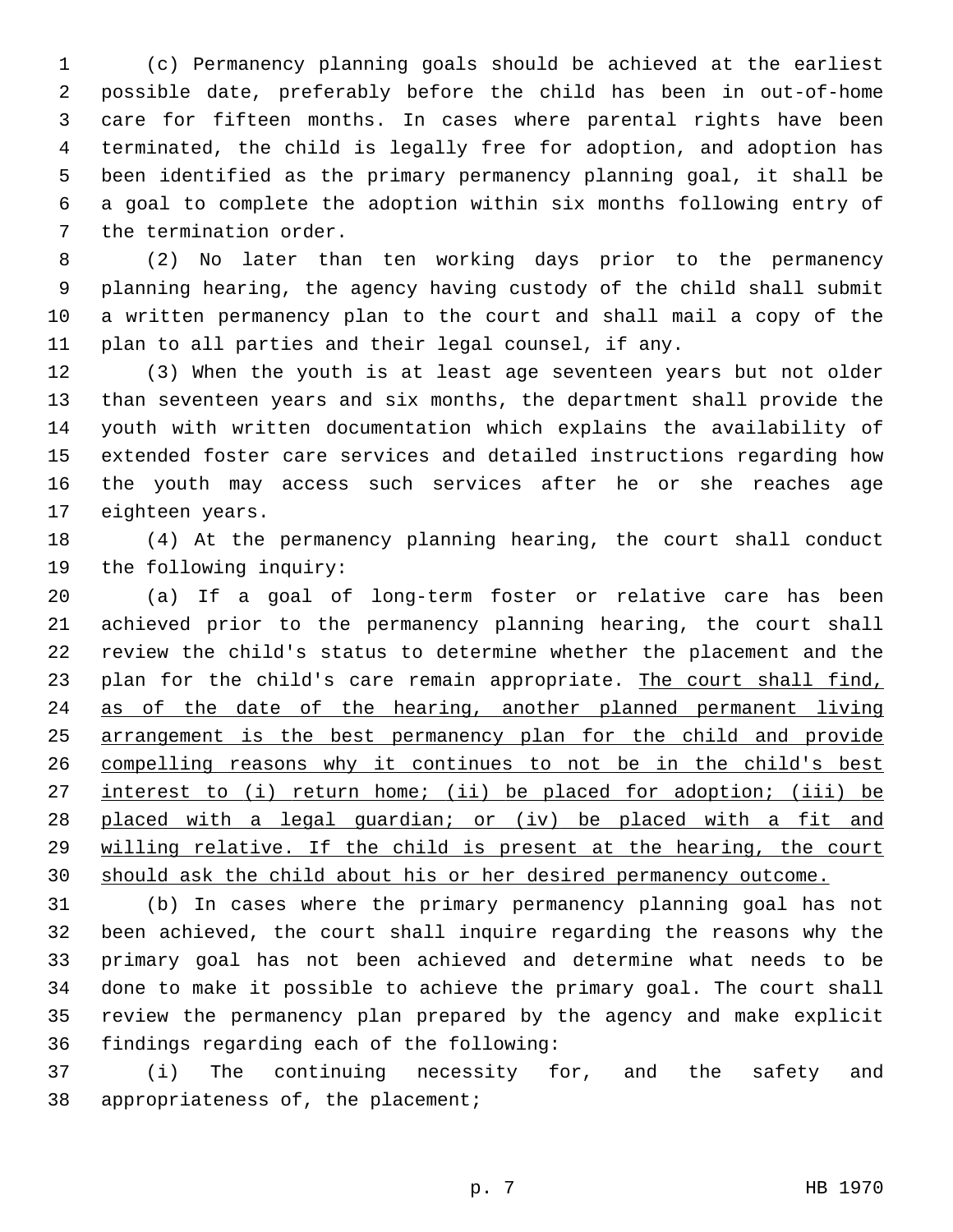(ii) The extent of compliance with the permanency plan by the department or supervising agency and any other service providers, the child's parents, the child, and the child's guardian, if any;

 (iii) The extent of any efforts to involve appropriate service providers in addition to department or supervising agency staff in planning to meet the special needs of the child and the child's 7 parents;

 (iv) The progress toward eliminating the causes for the child's placement outside of his or her home and toward returning the child safely to his or her home or obtaining a permanent placement for the 11 child;

 (v) The date by which it is likely that the child will be returned to his or her home or placed for adoption, with a guardian 14 or in some other alternative permanent placement; and

 (vi) If the child has been placed outside of his or her home for fifteen of the most recent twenty-two months, not including any period during which the child was a runaway from the out-of-home placement or the first six months of any period during which the child was returned to his or her home for a trial home visit, the appropriateness of the permanency plan, whether reasonable efforts were made by the department or supervising agency to achieve the goal of the permanency plan, and the circumstances which prevent the child 23 from any of the following:

(A) Being returned safely to his or her home;

 (B) Having a petition for the involuntary termination of parental 26 rights filed on behalf of the child;

27 (C) Being placed for adoption;

28 (D) Being placed with a guardian;

 (E) Being placed in the home of a fit and willing relative of the 30 child; or

 (F) Being placed in some other alternative permanent placement, including independent living or long-term foster care.

 (5) Following this inquiry, at the permanency planning hearing, the court shall order the department or supervising agency to file a petition seeking termination of parental rights if the child has been in out-of-home care for fifteen of the last twenty-two months since the date the dependency petition was filed unless the court makes a good cause exception as to why the filing of a termination of parental rights petition is not appropriate. Any good cause finding shall be reviewed at all subsequent hearings pertaining to the child.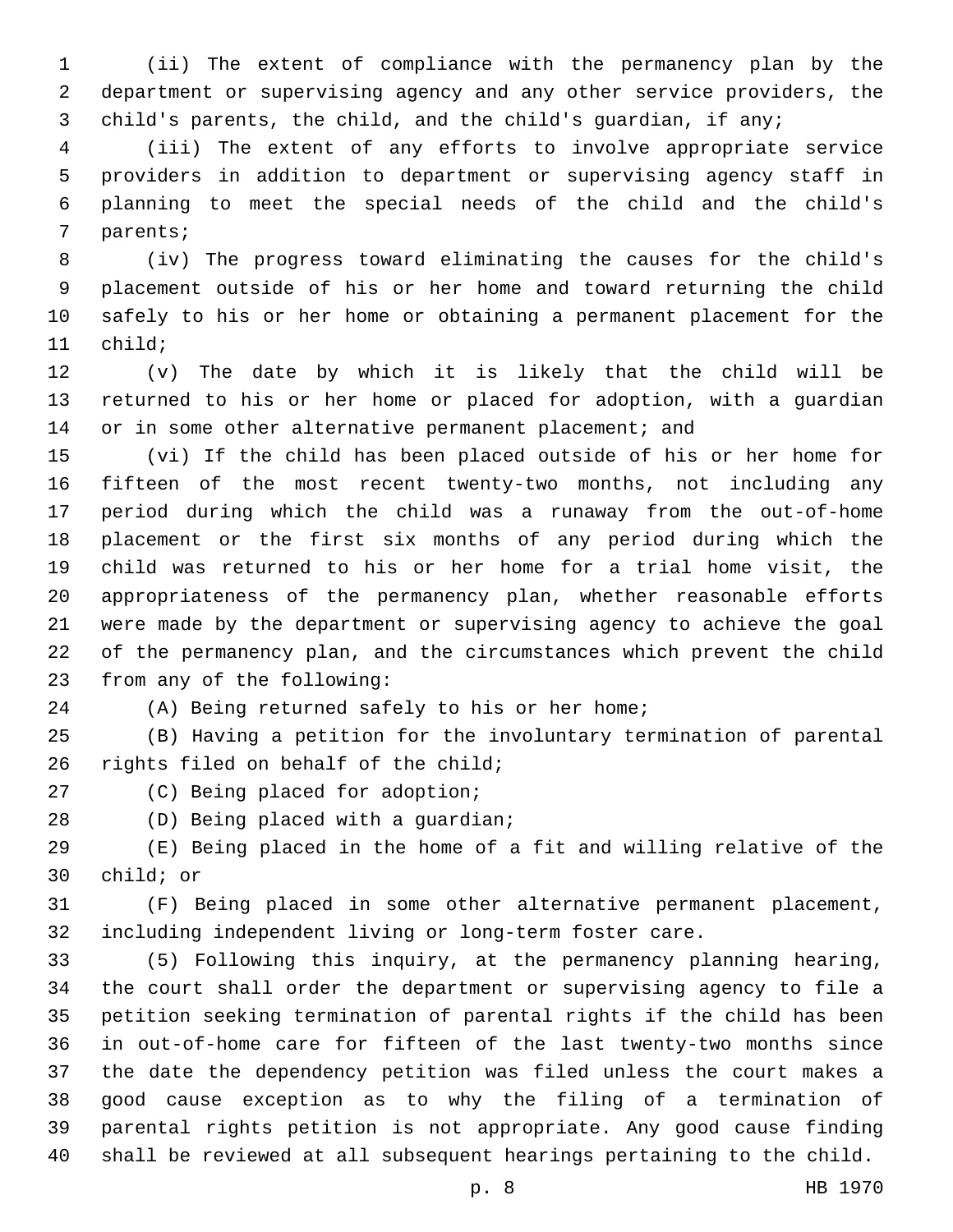(a) For purposes of this subsection, "good cause exception" includes but is not limited to the following:2

(i) The child is being cared for by a relative;

 (ii) The department has not provided to the child's family such services as the court and the department have deemed necessary for 6 the child's safe return home;

 (iii) The department has documented in the case plan a compelling reason for determining that filing a petition to terminate parental 9 rights would not be in the child's best interests;  $((\theta \hat{r}))$ 

 (iv) The parent is incarcerated, or the parent's prior incarceration is a significant factor in why the child has been in foster care for fifteen of the last twenty-two months, the parent maintains a meaningful role in the child's life, and the department has not documented another reason why it would be otherwise appropriate to file a petition pursuant to this section;

 (v) Until June 30, 2015, where a parent has been accepted into a dependency treatment court program or long-term substance abuse or dual diagnoses treatment program and is demonstrating compliance with 19 treatment goals; or

 (vi) Until June 30, 2015, where a parent who has been court ordered to complete services necessary for the child's safe return home files a declaration under penalty of perjury stating the parent's financial inability to pay for the same court-ordered services, and also declares the department was unwilling or unable to pay for the same services necessary for the child's safe return home.

 (b) The court's assessment of whether a parent who is incarcerated maintains a meaningful role in the child's life may 28 include consideration of the following:

 (i) The parent's expressions or acts of manifesting concern for the child, such as letters, telephone calls, visits, and other forms 31 of communication with the child;

 (ii) The parent's efforts to communicate and work with the department or supervising agency or other individuals for the purpose of complying with the service plan and repairing, maintaining, or 35 building the parent-child relationship;

 (iii) A positive response by the parent to the reasonable efforts 37 of the department or the supervising agency;

 (iv) Information provided by individuals or agencies in a reasonable position to assist the court in making this assessment, including but not limited to the parent's attorney, correctional and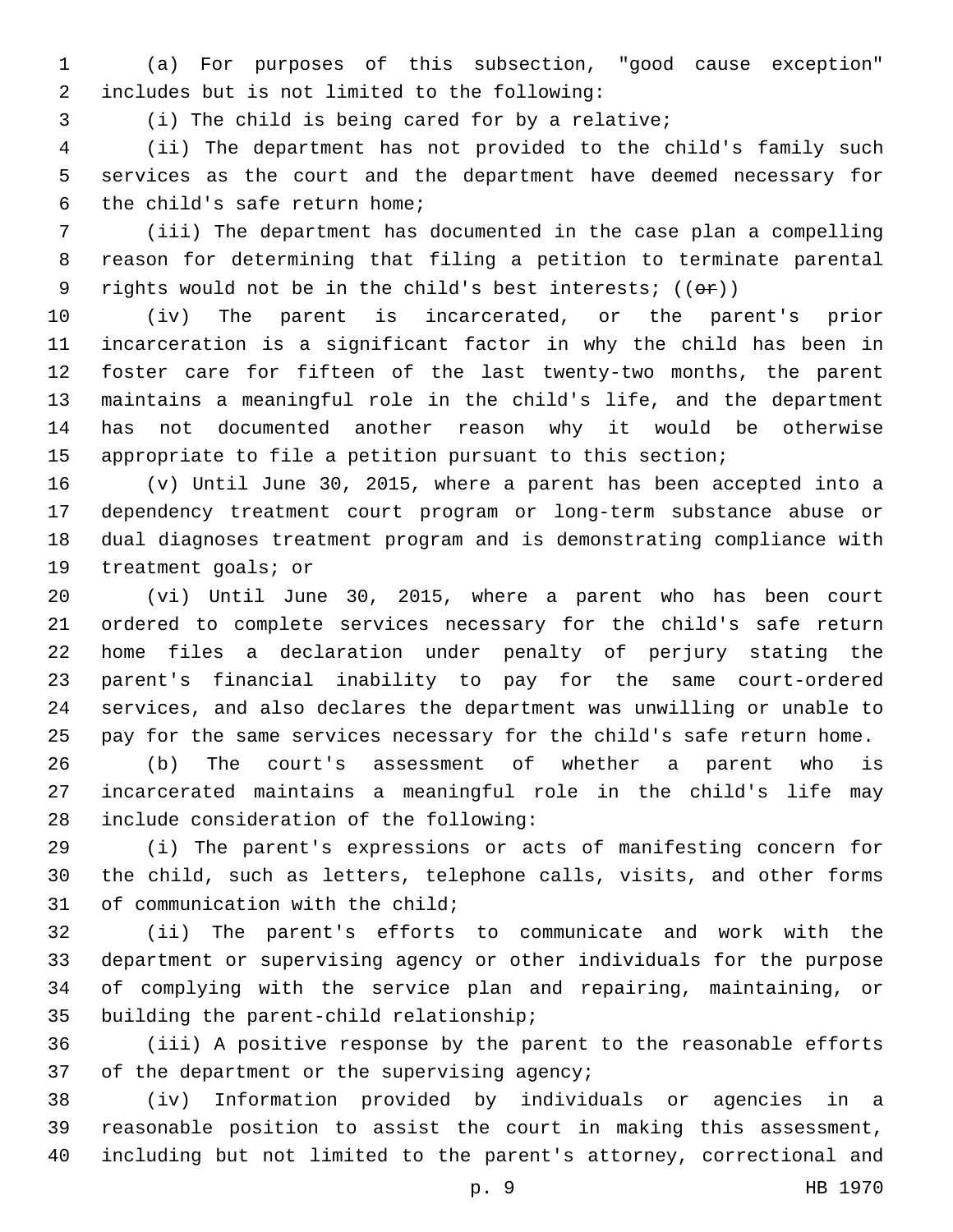mental health personnel, or other individuals providing services to 2 the parent;

 (v) Limitations in the parent's access to family support programs, therapeutic services, and visiting opportunities, restrictions to telephone and mail services, inability to participate in foster care planning meetings, and difficulty accessing lawyers and participating meaningfully in court proceedings; and

 (vi) Whether the continued involvement of the parent in the child's life is in the child's best interest.9

 (c) The constraints of a parent's current or prior incarceration and associated delays or barriers to accessing court-mandated services may be considered in rebuttal to a claim of aggravated 13 circumstances under RCW  $13.34.132(4)((\frac{1}{9}))$  (h) for a parent's 14 failure to complete available treatment.

 (6)(a) If the permanency plan identifies independent living as a goal, the court at the permanency planning hearing shall make a finding that the provision of services to assist the child in making a transition from foster care to independent living will allow the child to manage his or her financial, personal, social, educational, and nonfinancial affairs prior to approving independent living as a permanency plan of care. The court will inquire whether the child has been provided information about extended foster care services.

 (b) The permanency plan shall also specifically identify the services, including extended foster care services, where appropriate, that will be provided to assist the child to make a successful transition from foster care to independent living.

 (c) The department or supervising agency shall not discharge a child to an independent living situation before the child is eighteen years of age unless the child becomes emancipated pursuant to chapter 30 13.64 RCW.

 (7) If the child has resided in the home of a foster parent or relative for more than six months prior to the permanency planning 33 hearing, the court shall:

 (a) Enter a finding regarding whether the foster parent or relative was informed of the hearing as required in RCW 74.13.280, 13.34.215(6), and 13.34.096; and36

 (b) If the department or supervising agency is recommending a placement other than the child's current placement with a foster parent, relative, or other suitable person, enter a finding as to the reasons for the recommendation for a change in placement.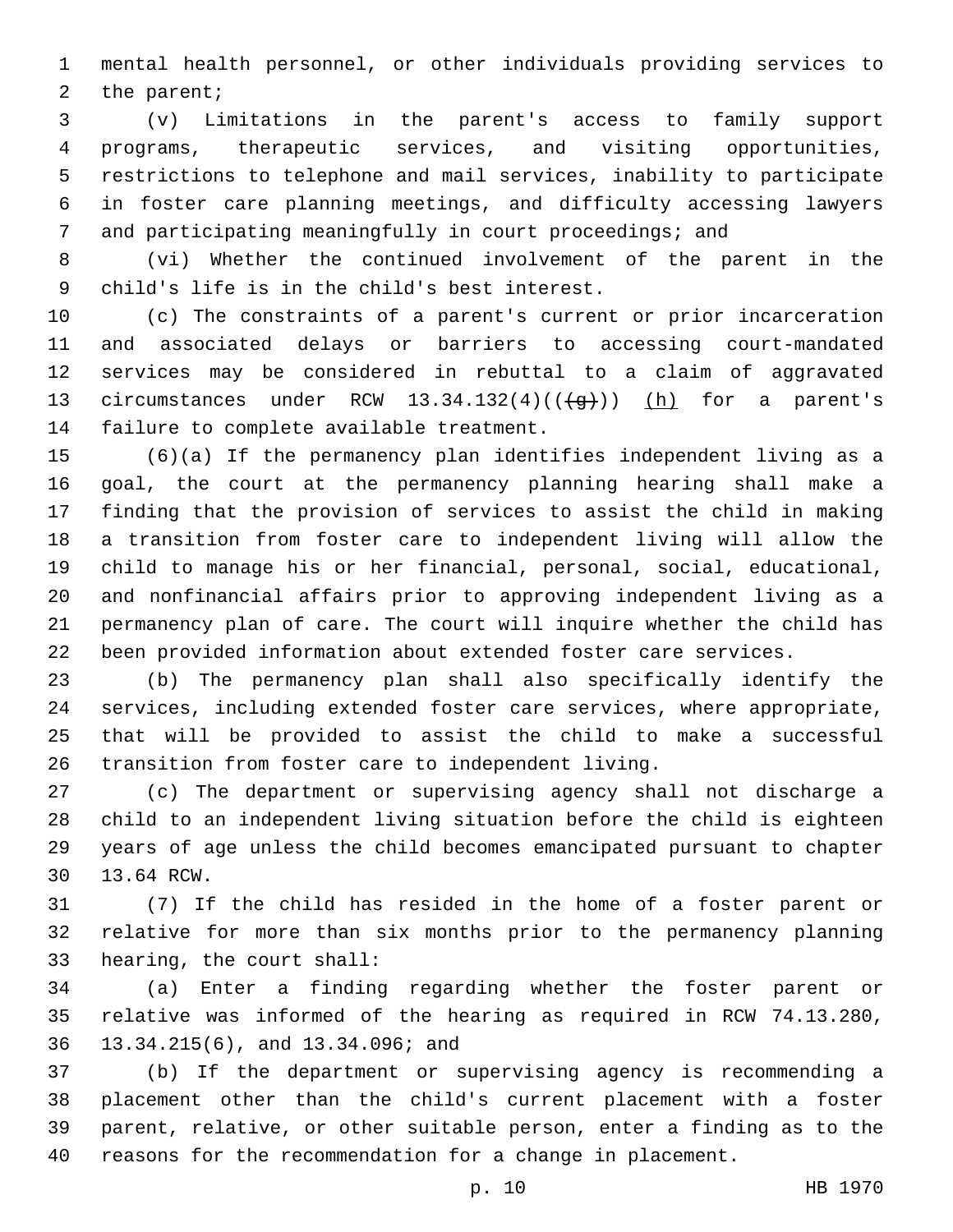(8) In all cases, at the permanency planning hearing, the court shall:2

 (a)(i) Order the permanency plan prepared by the supervising agency to be implemented; or4

 (ii) Modify the permanency plan, and order implementation of the 6 modified plan; and

 (b)(i) Order the child returned home only if the court finds that 8 a reason for removal as set forth in RCW 13.34.130 no longer exists; 9 or

 (ii) Order the child to remain in out-of-home care for a limited specified time period while efforts are made to implement the 12 permanency plan.

 (9) Following the first permanency planning hearing, the court shall hold a further permanency planning hearing in accordance with this section at least once every twelve months until a permanency planning goal is achieved or the dependency is dismissed, whichever 17 occurs first.

 (10) Prior to the second permanency planning hearing, the agency that has custody of the child shall consider whether to file a 20 petition for termination of parental rights.

 (11) If the court orders the child returned home, casework supervision by the department or supervising agency shall continue for at least six months, at which time a review hearing shall be held pursuant to RCW 13.34.138, and the court shall determine the need for 25 continued intervention.

 (12) The juvenile court may hear a petition for permanent legal custody when: (a) The court has ordered implementation of a permanency plan that includes permanent legal custody; and (b) the party pursuing the permanent legal custody is the party identified in the permanency plan as the prospective legal custodian. During the pendency of such proceeding, the court shall conduct review hearings and further permanency planning hearings as provided in this chapter. At the conclusion of the legal guardianship or permanent legal custody proceeding, a juvenile court hearing shall be held for the purpose of determining whether dependency should be dismissed. If a guardianship or permanent custody order has been entered, the 37 dependency shall be dismissed.

 (13) Continued juvenile court jurisdiction under this chapter shall not be a barrier to the entry of an order establishing a legal